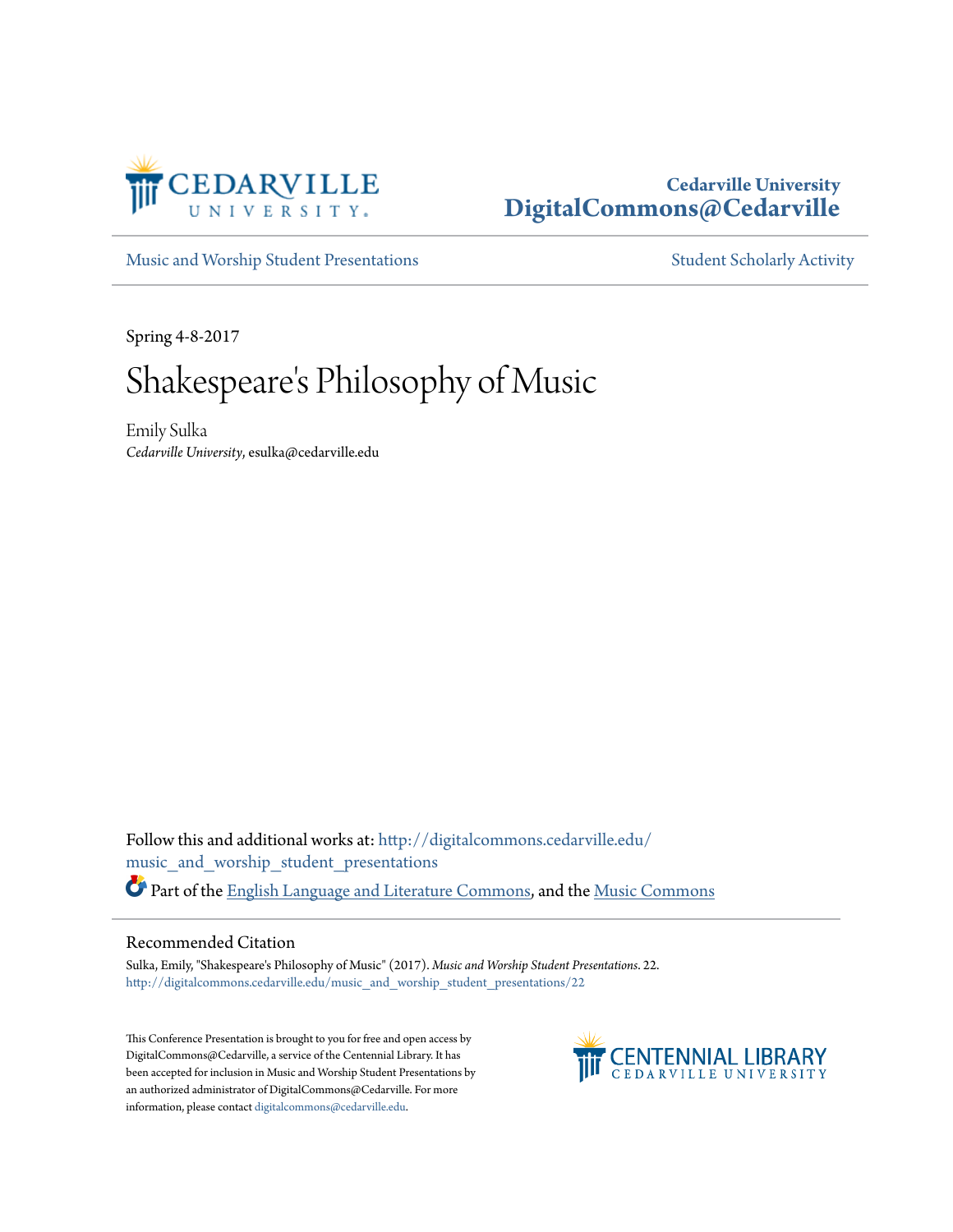William Shakespeare is one of the most important figures in literary history. During the course of his lifetime, he authored over thirty-seven plays and 150 sonnets, and in accordance with this extensive output, nearly everyone in the Western world has at least a passing knowledge of his works. However, while a large percentage of people study Shakespearean drama in literature courses, it is rare for these classes to address the musical aspects of staging a Shakespearean production or the attention to music philosophy that Shakespeare gives. As a result, it is surprising to see just how big a factor music plays in Shakespeare's works, especially because his use of it reveals a wealth of information regarding music's influence in his time. As evidenced by the dialogue and sung songs in his plays, Shakespeare was highly influenced by the philosophy of the music of the spheres. This influence shows itself in most of his plays, from *The Tempest* to *Hamlet*, and, among other things, it is used to highlight characterization, plot, and aspects of the supernatural and unknown.

Shakespeare was born in 1564 in England and died in 1616, which places the span of his life near the end of the Renaissance. Although it came from several centuries earlier, one of the most prominent ideas about music at this time was originated by Boethius, a Roman philosopher who lived in about 500 AD. According to Nadezhda Prozorva, Boethius outlines three types of music in his *De institutione musica*, or *The Principles of Music*: *musica mundana, musica humana,* and *musica instrumentalis.* He defines m*usica mundana* as the "objective music of the cosmos," while *musica humana* may be understood as the "subjective music of the soul."<sup>1</sup> These ideas reflected the theory of the music of the spheres, which was originated by Pythagoras around 600 BC. Pythagoras discovered that musical intervals were based on mathematical ratios

<sup>1</sup> Nadezhda Prozorova, "The Philosophy of Music in Shakespeare's Drama," *European English Messenger* 23, no. 1 (2014): 39.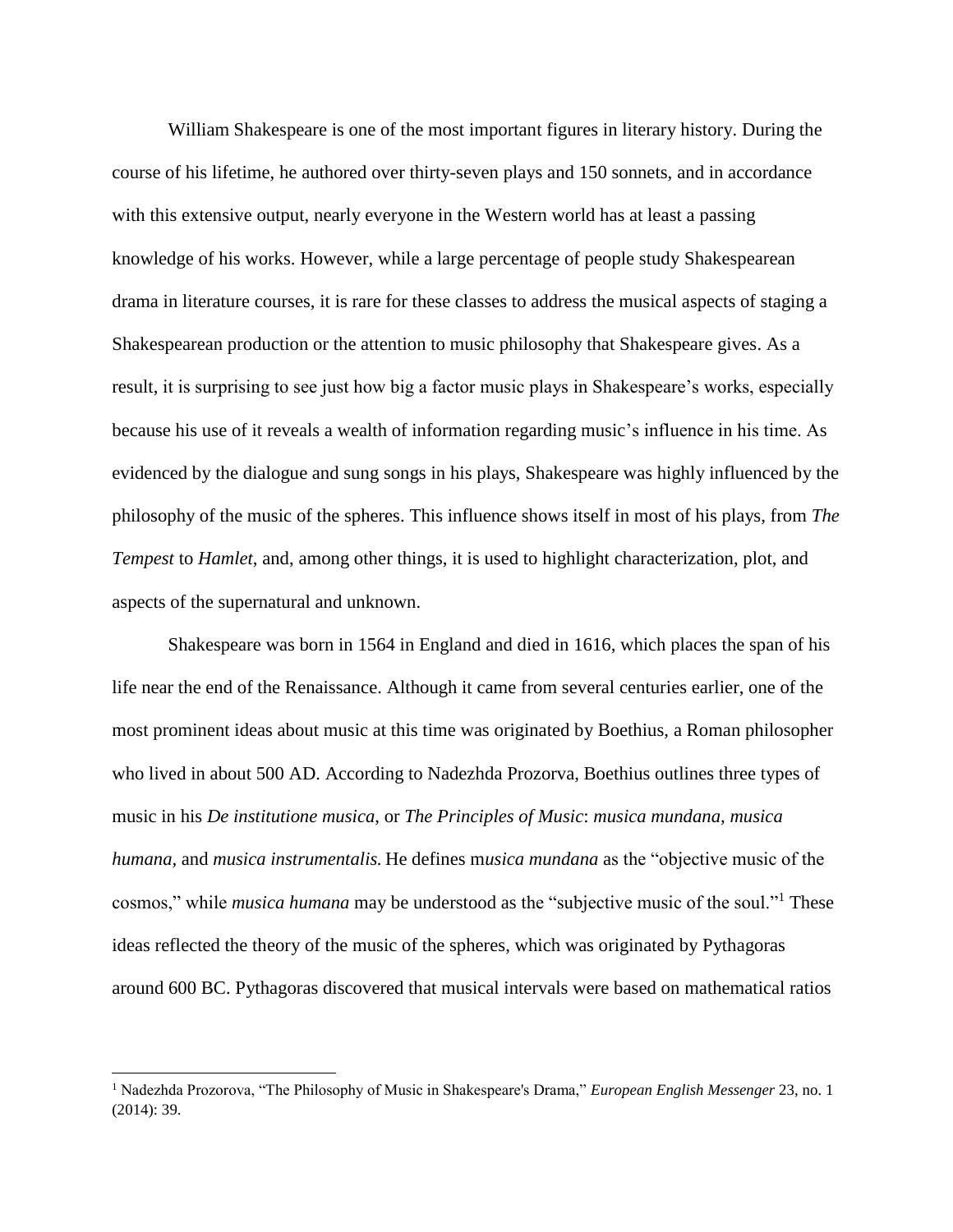and that the same ratios could be found in astronomy. In his time, the prevailing belief was that there were literal, concentric, clear spheres that held the observable universe. Each of these spheres completed a rotation in each twenty-four hour day, and their movement caused sound, one tone for each sphere. As each sphere moved, their individual tones harmonized, though humanity could not hear this harmony because they were imperfect and therefore not in harmony with the perfect spheres.<sup>2</sup> As time went on, prevalent thinkers began editing and adding to the theory, but in his book, Boethius works from the theory that the ratios among the heavenly spheres mirror musical intervals. In contrast to *musica mundana* and *musica instrumentalis,* then, Boethius defined *musica humana* as a "reflection of the indivisible human essence and…the expression of man's inner world." Music was related to order in both the universe and humanity, and this order was another major part of the theory. Since philosophers believed the entire universe was constructed of the same mathematical and harmonious ratios that caused the music of the spheres, every aspect of the universe was ultimately meant to be ordered. As a result, many works of art and literature reflected balance and symmetry. This includes Shakespeare's plays. Though he wrote over a thousand years after Boethius, Shakespeare was highly influenced by the theory, and in his works, he uses music to emphasize plot, character, and departures from the natural order. Therefore, a trust and belief in order and ultimate simplicity can be found alongside the idea of the spheres in many of Shakespeare's works.

According to Claudia Olk, music and language were considered by late medieval and early Renaissance writers to be "two manifestations of one harmonic language of creation."<sup>3</sup> This is evident in *The Merchant of Venice*, and Olk goes on to state that like "the music of the spheres

 $\overline{a}$ 

<sup>2</sup> George Rogers, "The Music of the Spheres," *Music Educators Journal* 103, no. 1 (2016): 41-48.

<sup>3</sup> Claudia Olk, "The Musicality of *The Merchant of Venice,*" *Shakespeare* 8, no. 4 (2012): 389.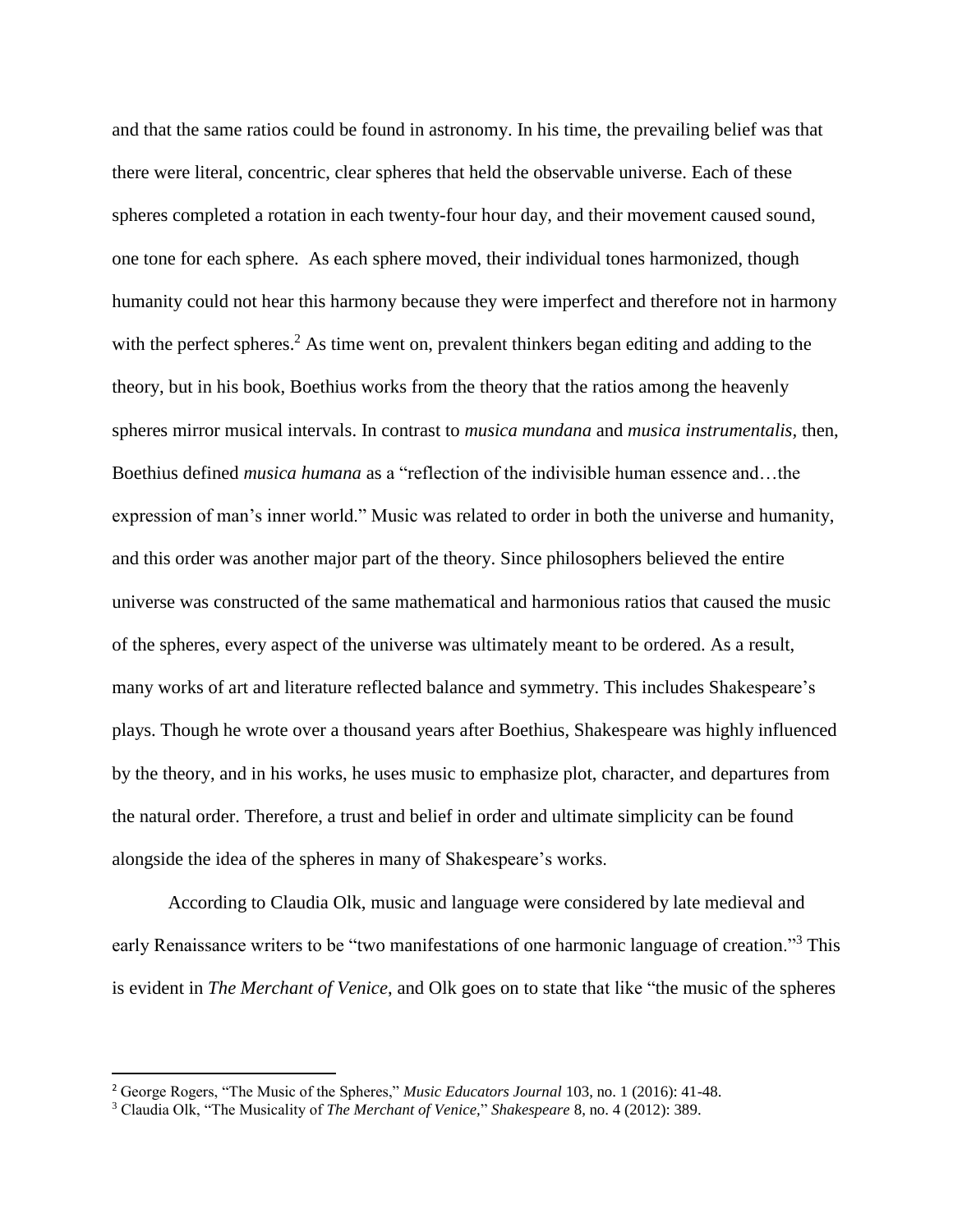that is based on numerology and proportion*…* [*The Merchant of Venice*] creates an unheard music of musical ratios." However, the way that Shakespeare draws such connections can be missed easily. Many lines are framed in such a way that the audience can see echoes of the same motif throughout the play, and while this at first seems to simply be a literary device that many authors use, it is greatly influenced by the theory of the spheres. For example, the line, "since you are dear bought, I will love you dear," (3.2.311) is contrasted with Gratiano's earlier statement that "They lose it that do buy it with much care"  $(1.1.75)$ .<sup>4</sup> In the first line, Portia states that she will love Bassanio because he has been bought, and in the second line – which occurs earlier in the play – Gratiano states that if one buys something with care, – as Portia has with Bassanio – they will lose it. Despite their distance within the play, these two lines play off each other in such a way that when Portia vows to love Bassanio, listeners remember Gratiano's warning and understand that everything will not necessarily be well. As mentioned by Olk, "the relative absence of referential meaning leads the listener to a more active role in the perception of patterns of similarity and difference [like in a musical performance]."<sup>5</sup> Though the lines do not reference each other internally, the viewer can connect deeper threads if they are paying attention. The inclusion of these lines – as well as the patterns of similarity and difference mentioned by Olk – in the play reflect quite clearly the theory of the music of the spheres. Because the entire cosmos was believed to be greatly ordered, taking the time to weave intricate callbacks throughout the play and ensure that similarities in phrasing could portray larger themes reflected the common belief in ultimate order. Harmony could be found in all areas of life. This idea is especially poignant because language and music were considered to be different

<sup>4</sup> William Shakespeare. *The Merchant of Venice.* (New York City: Simon & Schuster, 2009).

<sup>5</sup> Olk, "Musicality," 392.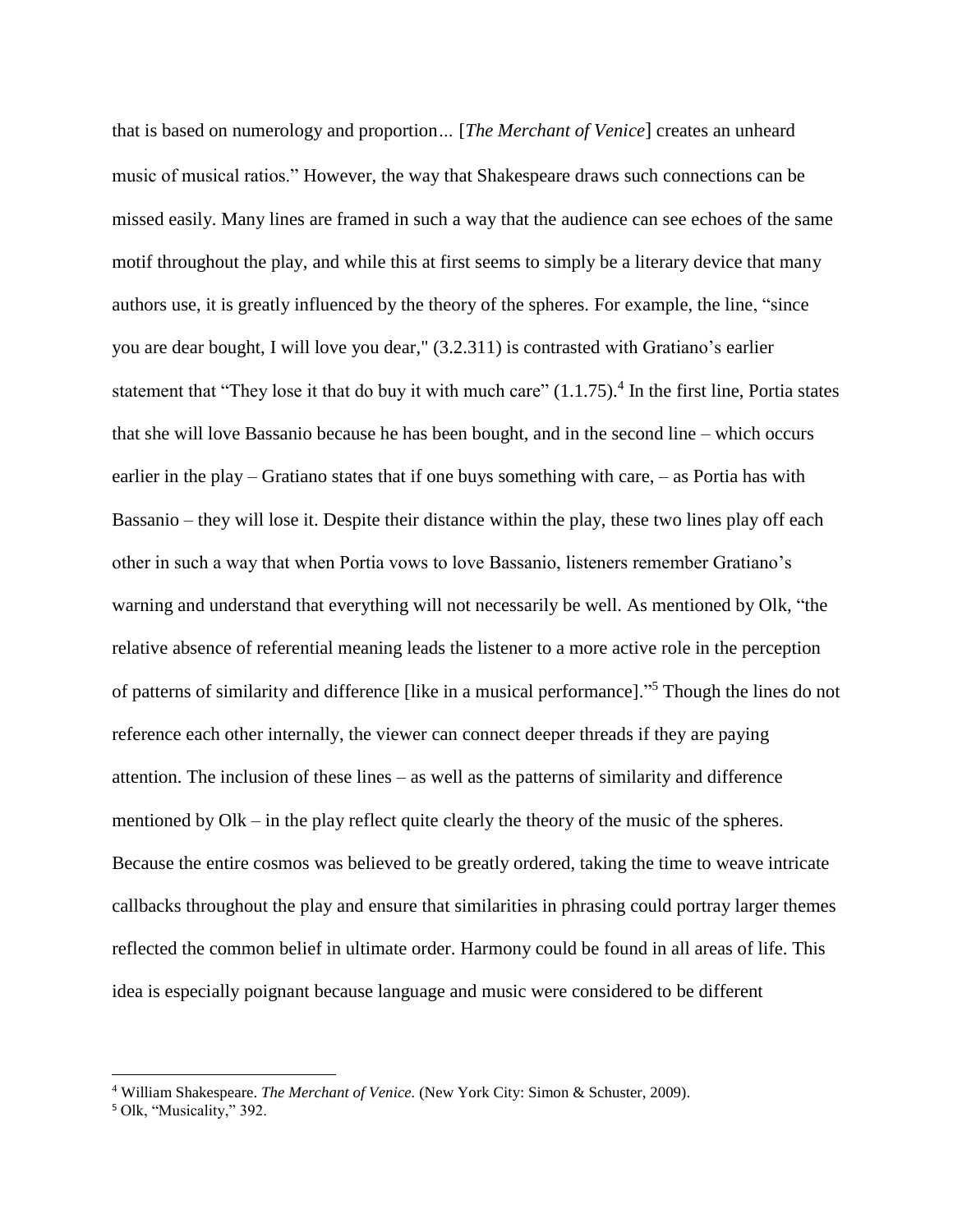manifestations, or dialects, of one language, as Olk explains. For Shakespeare to use language to portray what were believed to be musical truths only emphasizes this point.

Shakespeare's use of music theory and philosophy is evident throughout *The Merchant of Venice,* reflecting a common belief in the idea that harmony could be found in all areas of life. However, there is also a deep reliance on the music of the spheres in his other works. Catherine Dunn explains that this is the case in *Pericles,* where life seems peaceful when the world is "in tune," or as it should be, but falls apart when the world is "out of tune," or not as it should be, especially as it relates to psychological states.<sup>6</sup> In this work, madness is seen as the state of being "out of tune," while sanity is seen as the state of being "in tune." Dunn goes on to explain that in *Pericles*, Shakespeare primarily references *musica humana,* or the "subjective music of the soul*.*" <sup>7</sup> The allusions to *musica humana* within *Pericles* show one of two details: "the harmonious or inharmonious tuning of the bodily elements and humours to produce a certain character" or the ability of music to provide cures to ailments both physical and mental, often by tuning the body to the spheres. <sup>8</sup> The first can be seen in a remark from Antiochus to Pericles: "Yet hope, succeeding from so fair a tree / As your fair self, doth tune us otherwise" (1.1.114- 115). <sup>9</sup> Antiochus is describing the idea that hope will tune his body differently and therefore put him into harmony with the universe, causing him to act differently. This idea flows easily from the musical theory of the time – those living in Shakespeare's era believed that one's body or life could be tuned harmoniously or inharmoniously to the cosmos. Similar allusions to the theory are contained throughout the rest of the play, often in relation to madness. However, an example

<sup>6</sup> Catherine Dunn, "The Function of Music in Shakespeare's Romances," *Shakespeare Quarterly* 20, no. 4 (1969): 394-398.

<sup>7</sup> Prozorova, "Philosophy of Music," 39.

<sup>8</sup> Dunn, "Function of Music," 394.

<sup>9</sup> William Shakespeare. *Pericles, Prince of Tyre.* (New York City: Simon & Schuster, 2005).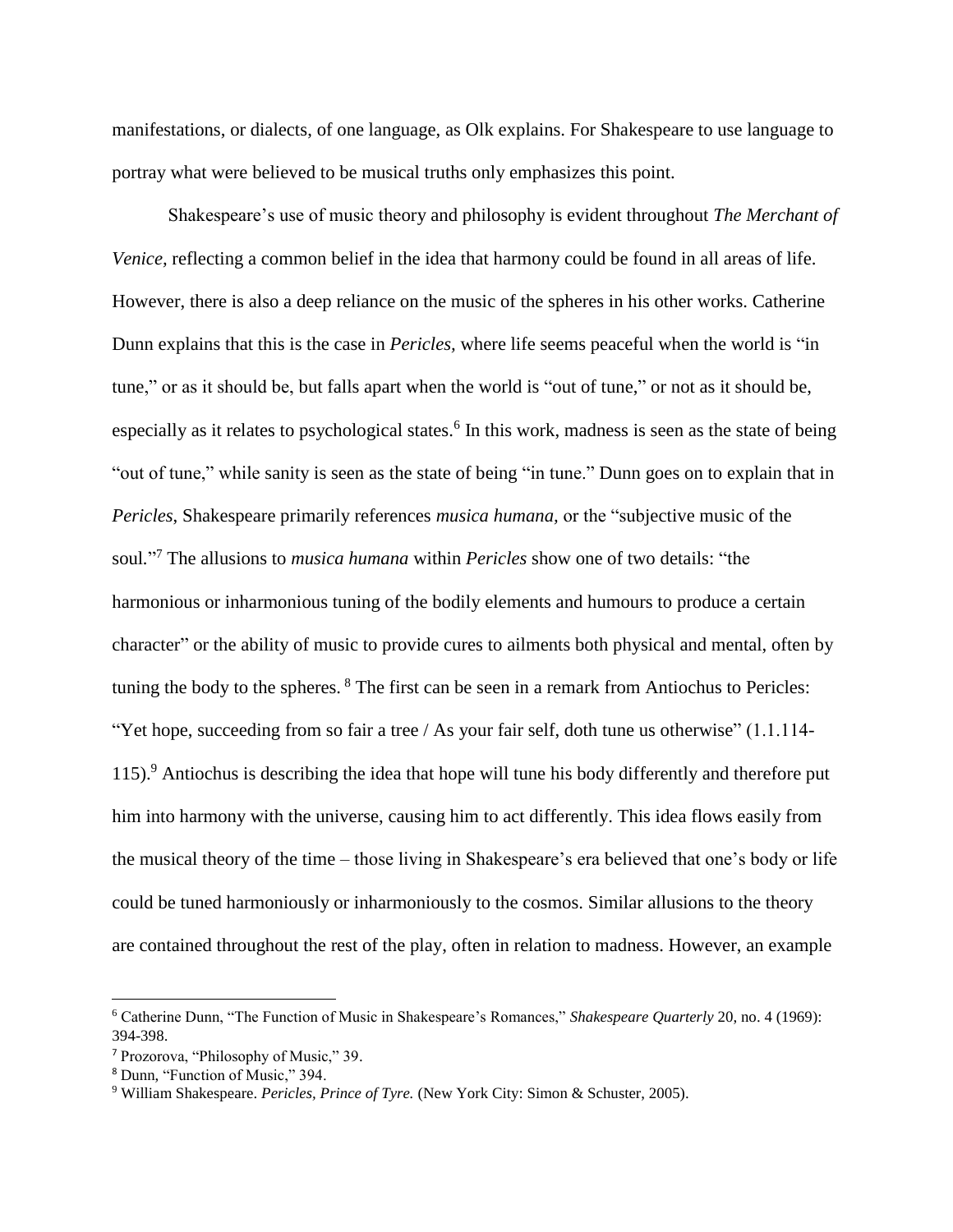of the second use of the philosophy, to cure ailments, can be seen in multiple scenes as well, including one where dancing is offered as a remedy to Pericles when he is feeling "moody and silent."<sup>10</sup> In this scene, Shakespeare reflects the idea that being exposed to music, even in the form of dance, has the power to "retune" someone to the harmony of the cosmos. In this case, after dancing, Pericles would, theoretically, cease to be "moody and silent," an idea that links forward to the doctrine of affections beginning to emerge at the time of *Pericles'* writing.

However, the most important use of music in *Pericles* occurs in the climax. Pericles is insane and therefore thought to be out of harmony, so Marina is asked to sing for him because she is perfectly in tune with the spheres. As she does so, Pericles is cured of his madness, and the only example of *musica mundana* in the play can be found: "Most heavenly music! / It nips me unto listening, and thick slumber / Hangs upon mine eyes. Let me rest" (5.1.233-236). As can be seen in this climax, Pericles can only hear the music of the spheres when his soul is in balance with the universe, and according to Dunn, Shakespeare almost suggests this as a solution to man's problems. The only time *musica mundana* is evoked in the play is when Pericles is healed, so it seems clear that Shakespeare is supporting the idea that music can be used as a cure for ailments, psychological as well as physical. Shakespeare was clearly reflecting the ideas regarding music of his time in this scene; the spheres are in tune with each other, and one must be in tune with the cosmos to hear their music. When someone, such as Marina, can do so, he or she is healthy.

Shakespeare emphasizes the music of the spheres both through his selective use of the types of music and his decisions regarding the structure of his plays. However, he also

<sup>&</sup>lt;sup>10</sup> Dunn, "Function of Music," 395.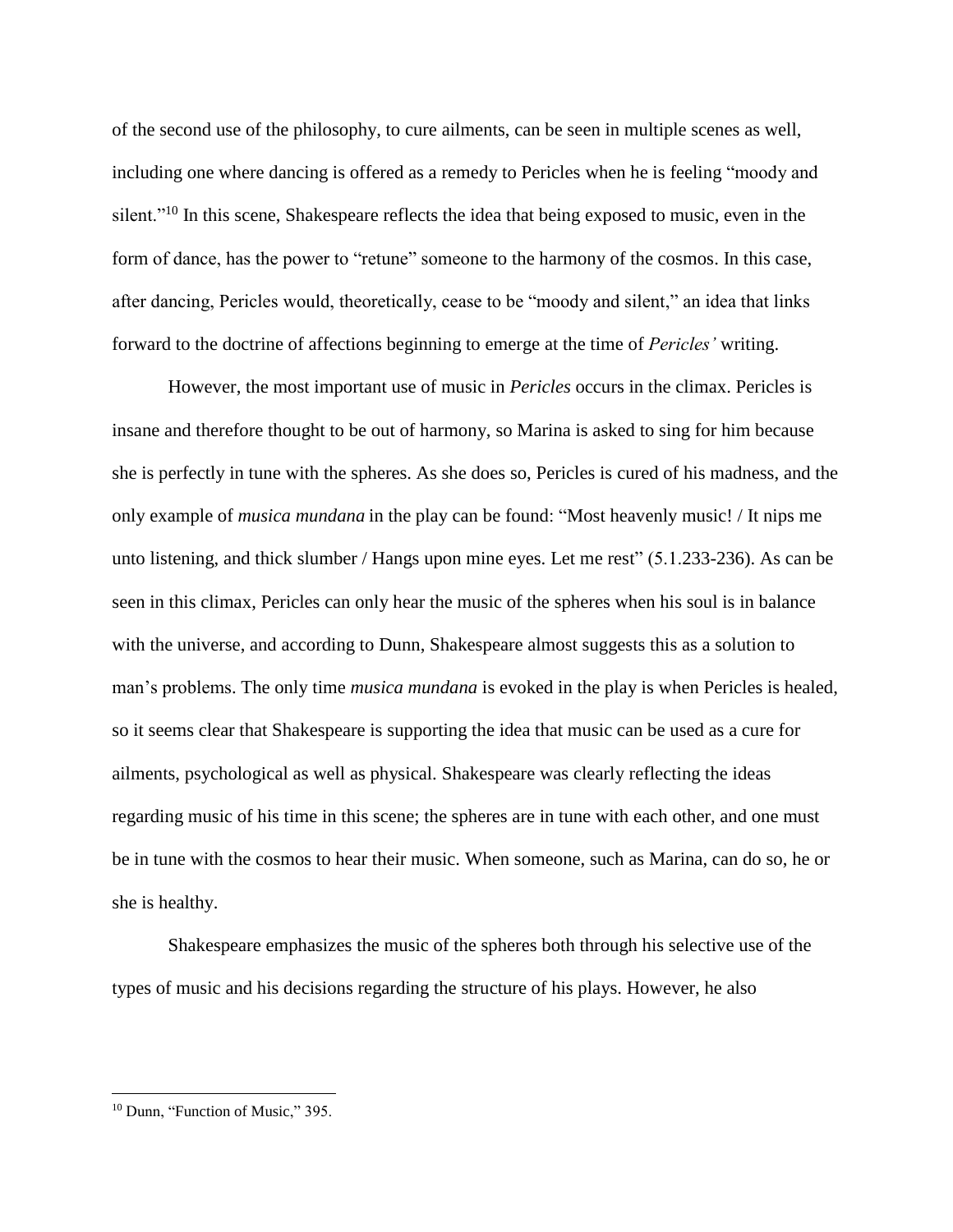emphasizes this philosophy through other means, most notably through themes, references to music, and characters that appear throughout the play.

Although it does not seem tied to the philosophy of the music of the spheres at first, Shakespeare used music to signify the supernatural and the strange, from fairies and ghosts to madness and love.<sup>11</sup> Percy Scholes explains that because changes in lighting and color were not feasible in Elizabethan theatre, Shakespeare instead used music to change the mood and lure in his audiences when the play turned to the unfamiliar and supernatural. Scholes cites *A Midsummer Night's Dream* as an example of this. In this work, the fairy queen's "good-night" revels" are introduced through music.<sup>12</sup> Shakespeare follows the fairy queen as she goes to bed, which would have been a difficult thing to portray believably onstage. Instead, Shakespeare utilized music to make his audiences more involved in the scene. Later in the play, music is also used when a spell needs to be removed from mortals who have passed through the forest, as well as when a blessing is "bestowed upon the happy lovers" by the fairies. As seen in these examples, music does not signify fairies and their actions only in the case of the fairy queen's "good-night," but throughout the play. By using music repeatedly throughout many of his plays when the supernatural – fairies, in this case – appears, Shakespeare tied the two phenomenon together. This, ultimately, was to encourage his audience to be engrossed in the presentation of the supernatural, but is also an important thematic connection between most of his works.

Shakespeare also uses music in connection to witches, but according to Scholes, music's connection to ghosts is even stronger. Scholes gives several examples of this, beginning with *Cymbeline,* in which "solemn music" is heard before Posthumus' family's ghosts appear before

<sup>11</sup> Percy Scholes, "The Purpose behind Shakespeare's Use of Music," *Proceedings of the Musical Association* 43 (1916): 2.

<sup>12</sup> William Shakespeare. *A Midsummer Night's Dream*. (New York City: Simon & Schuster, 2004).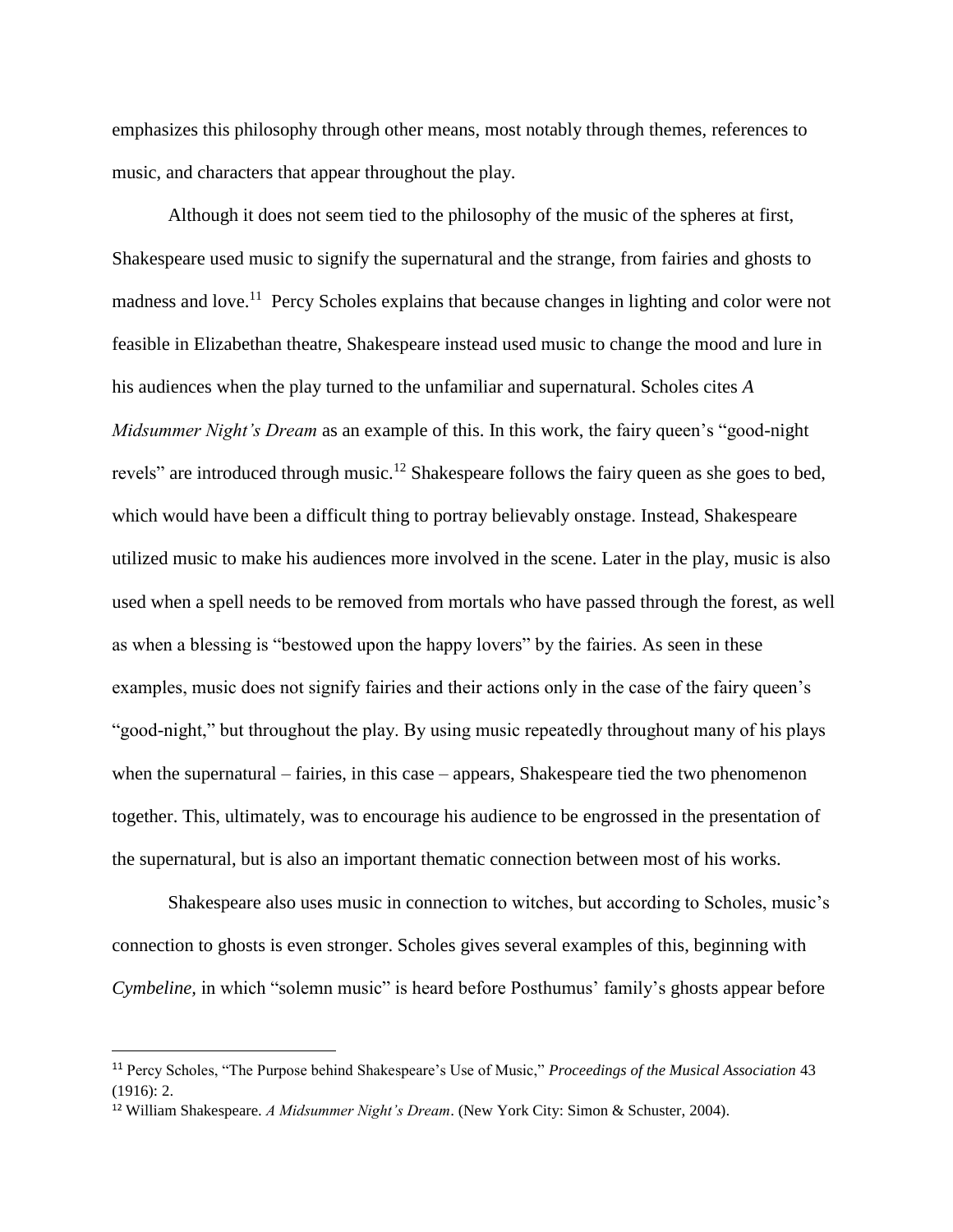him. *<sup>13</sup>* A similar example occurs in *Julius Caesar,* in which a young boy is asked to play his instrument for another character.<sup>14</sup> He plays until he falls asleep, and immediately afterwards, Julius Caesar's ghost enters their tent. Finally, in *Henry VIII*, Queen Katharine asks for music to be played, and when her request is granted, "spirits of peace" appear in a vision.<sup>15</sup> Although there are other examples, it is clear that Shakespeare links music with ghosts, another symbol of the supernatural. However, even while he ties music to the appearance of fairies and ghosts, Shakespeare does not limit the supernatural to strange creatures, but afflictions of the human mind and body, including madness and love.

As seen in *Pericles*, Shakespeare associates music and being "out of tune" with madness. This is also evident in *Hamlet* in Act IV, where Ophelia is seen singing constantly, and the things she is saying make little sense.<sup>16</sup> After interacting with her for a few moments, Claudius and Gertrude come to the conclusion that she has been driven mad by grief following her father's death. Since madness was connected to a wrong tuning with the spheres in both philosophy and other works by Shakespeare, it is easy to see why he made this connection between singing and madness. Ophelia's insistent singing only emphasizes her insanity. It is also important to note, as Scholes does, that Shakespeare associates music with characters who are pretending to be insane, as well as those who are drunk. These characters lack the ability to act responsibly, and often burst out into song. While Scholes does state that Shakespeare is not using music to draw his audience in to a "supernatural" experience with drunkenness as he does with madness, Scholes believes that the effect is similar. Drunkenness is still a departure from the natural state, and with the background of the spheres, Shakespeare is emphasizing this when he associates the state of

<sup>13</sup> William Shakespeare. *Cymbeline.* (New York City: Simon & Schuster, 2003).

<sup>14</sup> William Shakespeare. *Julius Caesar*. (New York City: Simon & Schuster, 2004).

<sup>&</sup>lt;sup>15</sup> William Shakespeare. *Henry VIII*. (New York City: Simon & Schuster, 2007).

<sup>16</sup> William Shakespeare. *Hamlet*. (New York City: Simon & Schuster, 2003).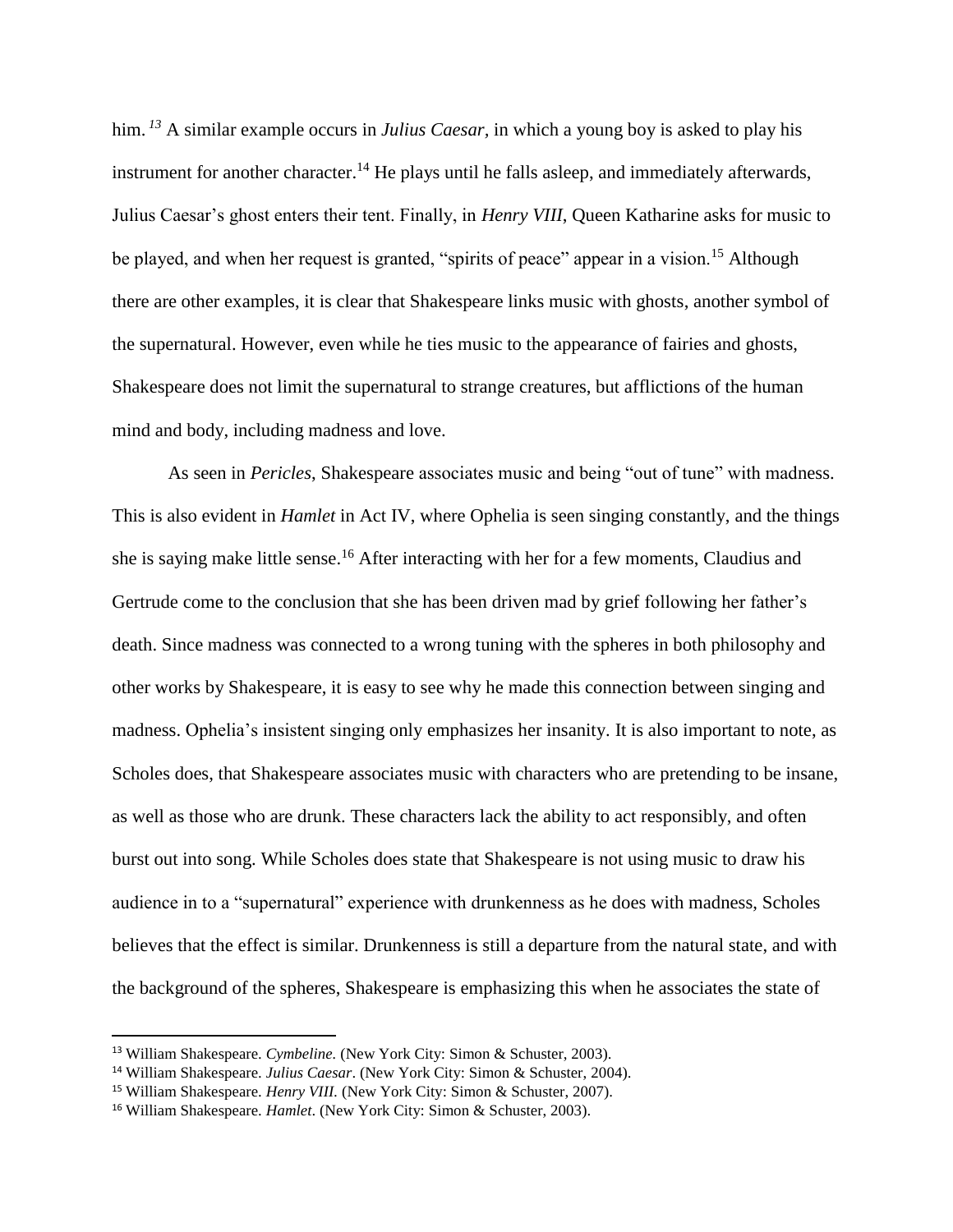drunkenness with music. Scholes uses similar examples to discuss the idea that music represents the act of choice and death, among other things. While it is not practical to discuss all of these, Scholes makes a familiar case for all of these states of being. Each is considered supernatural or strange on some level, and each is associated – throughout the course of Shakespeare's works – with music. As these conditions can be seen as a departure from the normal balance of the universe, it is understandable why Shakespeare would have introduced them with music. By doing so, he suggests, as Dunn mentioned in her essay about *Pericles*, a solution to man's problems, a phenomenon that can even be see in *Romeo and Juliet*.

Scholes discusses the idea that music is tied to love, but he neglects to mention it in relation to *Romeo and Juliet*. As this is perhaps Shakespeare's most famous romance, it is important to understand music's place within the play. While associated with discussions between Romeo and Juliet toward the end of the play, music is first and most significantly tied to love in Act II, Scene II. Romeo and Juliet are speaking to one another and Romeo exclaims, "How silver-sweet sound lovers' tongues by night,  $/$  Like softest music to attending ears!"<sup>17</sup> Here, he compares the speech of lovers to music. Later, in Act IV, several characters hold a witty exchange regarding why the sounds of instruments are called "silver-sweet," and the musicians cannot quite give a compelling explanation. In the same way that describing music as "silversweet" is inexplicable, describing the speech of lovers in the same way is inexplicable. As these two sounds are linked in the next line – "Like softest music to attending ears!" – Shakespeare strongly connects lovers' speech to music. Love is seen as a departure from the normal state of the universe and is tied to an unexplainable descriptor just as music is. For these reasons, *Romeo and Juliet* reflects the music of the spheres in two ways. First, it reflects the earlier idea that by

<sup>17</sup> William Shakespeare. *Romeo and Juliet.* (New York City: Simon & Schuster, 2004).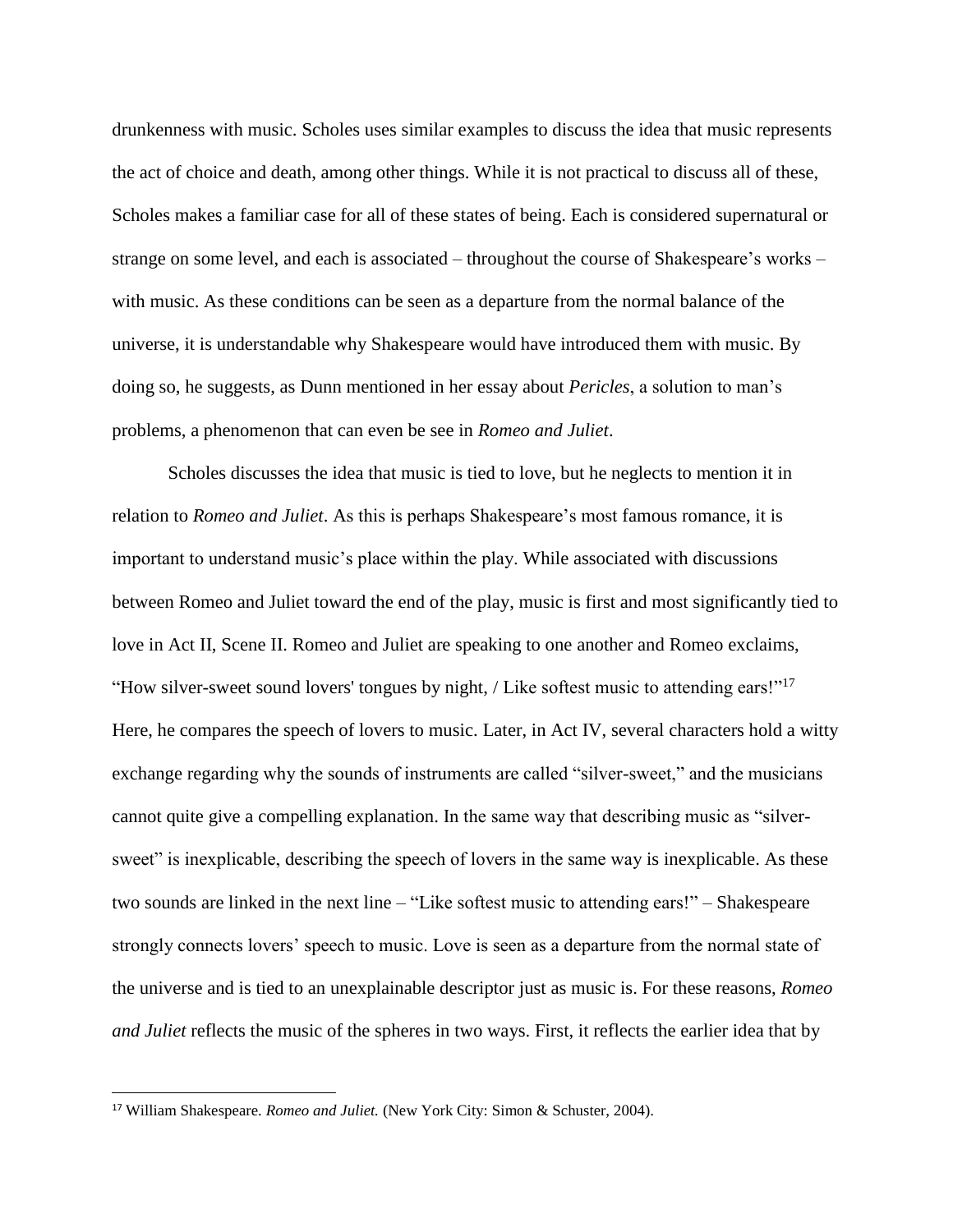connecting phrases throughout the play, Shakespeare mirrors the balance and order integral to the worldview brought about by a belief in the spheres. By connecting the two statements of "silver-sweet" sound, he creates an order to reflect that of the cosmos. Secondly, by comparing the speech of lovers to music, Shakespeare reflects the idea that love or infatuation is a departure from the normal state of being. Like madness, choice, and death, it is different from one's normal balance, and the infusion of music reflects this, because as Dunn mentions, the inclusion of music suggests a cure – one, if heeded, that would have prevented tragedy in the case of Romeo and Juliet.

In a similar fashion, Shakespeare uses music to comment on his plot and characters and reveal truths about them to his audience. As has already been seen in *Pericles*, Shakespeare uses music to narrate the idea that one character may be in tune with the spheres while another is not. In this case, only music can bring the second character into tune. However, Shakespeare also uses music to add layers to his characters. Erin Minear analyzes this phenomenon in *Hamlet.*<sup>18</sup> She discusses the idea that Hamlet's sung songs are "in some ways more disconcerting" than Ophelia's, because in Hamlet's case, actors and readers alike have a hard time telling the difference between what is meant to be sung and what is meant to be spoken. It is quite clear when Ophelia moves from thinking logically to thinking musically, but Hamlet's movement is far more subtle: for example, in a discussion with Polonius, he quotes a chanson. When Polonius assumes that this quotation is relevant to their discussion and that Hamlet is responding through it, Hamlet points out that his reasoning is flawed.<sup>19</sup> Polonius then asks what would follow logically in their discussion, and Hamlet responds with the next line of the song. According to

<sup>18</sup> Erin Minear, "'A Verse to this Note': Shakespeare's Haunted Songs," *Upstart Crow: A Shakespeare Journal* 29 (2010): 19-20.

<sup>19</sup> William Shakespeare. *Hamlet*. (New York City: Simon & Schuster, 2003).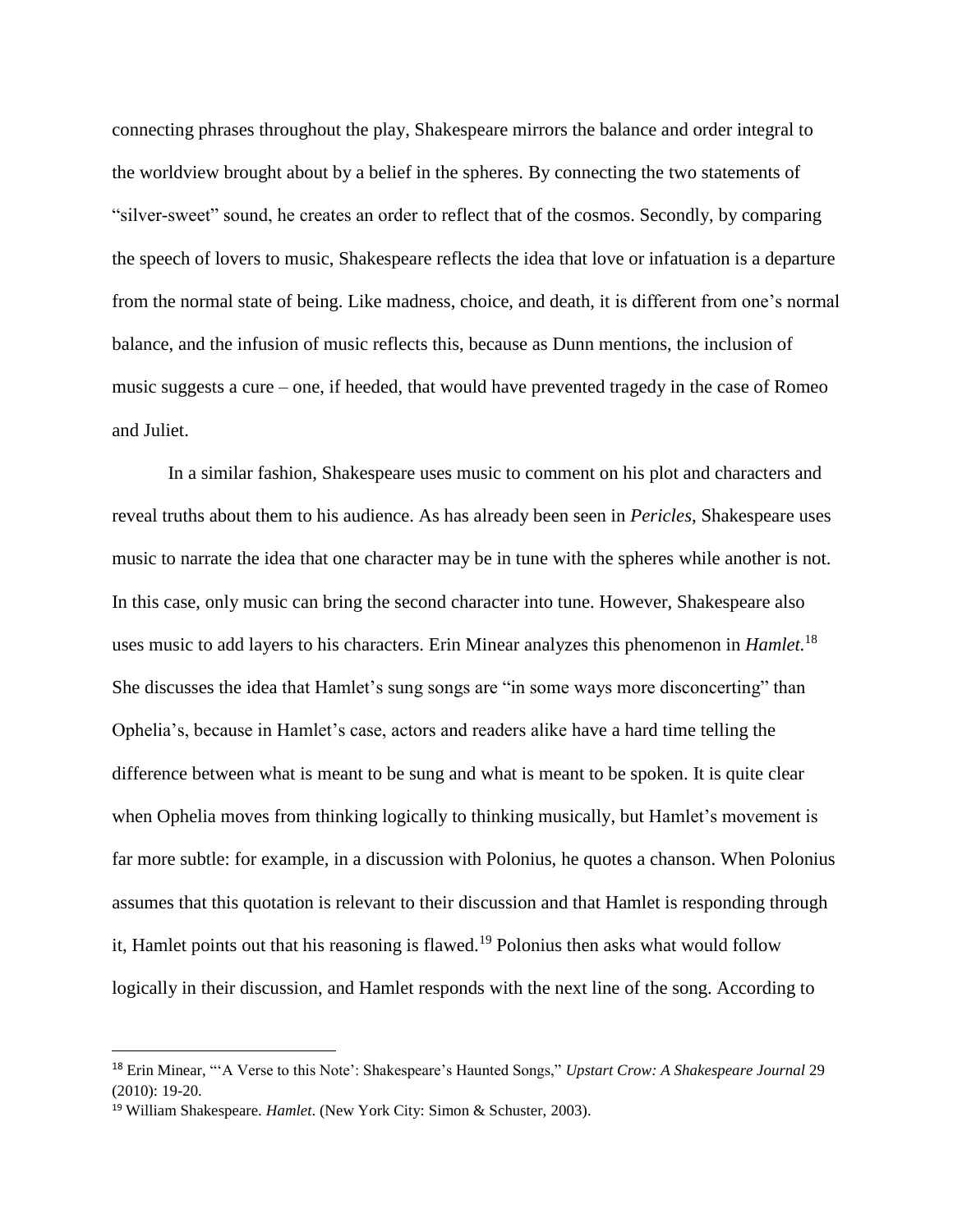Minear, this "suggests that a world of orderly and logical causation has given way to a world where one event comes after another for no other reason than that it does." Understanding Shakespeare's philosophy of music, this example is telling because through much of the play, Hamlet is believed to be mad. The fact that Shakespeare uses music to both underscore Hamlet's madness and hint that order and logic has fallen away links back to the idea that madness occurs when one's mind is not tuned in the same frequency as the music of the spheres, or that which constitutes order.

Described by John Cutts as a play presented as taking place on "an island that resounds continually to music in the air, which is, I believe, equivalent to music of the spheres," *The Tempest* is a strong example of Shakespeare's use of character to represent the philosophy.<sup>20</sup> The music in this play is integral, and Joshua Cohen describes it as a metaphorical, even "metaphysical principle." In his article, Cohen argues that Ariel, one of the spirits in *The Tempest*, is portrayed as the living embodiment of music. This is evident because every time that Ariel makes an appearance, it is underscored with music.<sup>21</sup> In addition, Ariel lives in the air of the island, which is described as being "alive with music." In Shakespeare's time, the word *air* was commonly associated with music because it evoked the idea of arias and other melodies. This is seen near the beginning of the play, when Ferdinand reflects on the fact that an unseen music has helped to soothe his grief regarding the death of his father. The music he hears in the air is the song of Ariel, which more firmly cements his role as the embodiment of music and draws a comparison between Ariel's song of the air and the spheres' song of the cosmos. Cohen states, "So much is music a part of the air of the island, and Ariel a part of both, that we come to

<sup>20</sup> John Cutts, "Music and the Supernatural in *The Tempest*: A Study in Interpretation," *Music & Letters* 39, no. 4 (1958): 347.

<sup>21</sup> William Shakespeare. *The Tempest.* (New York City: Simon & Schuster, 2004).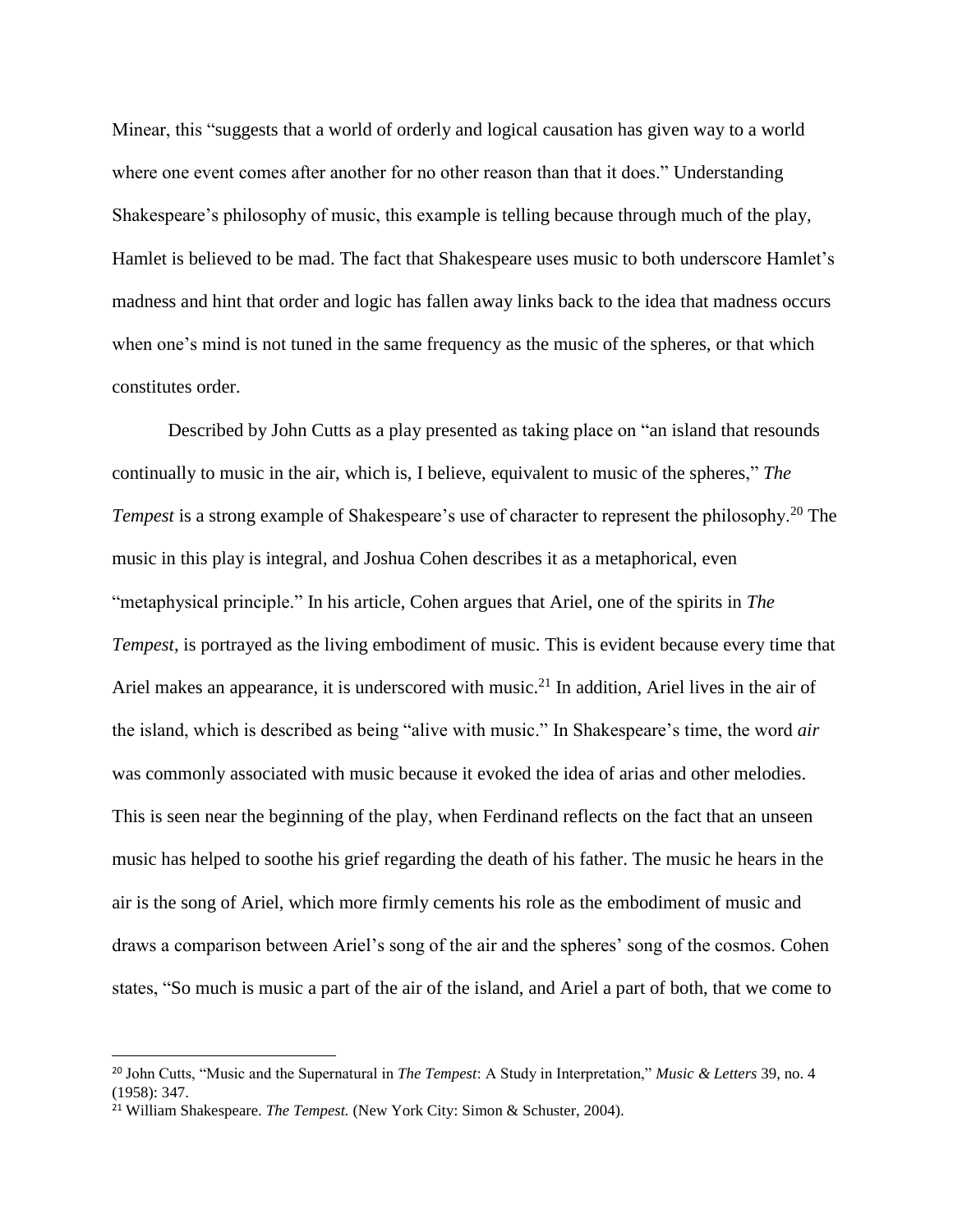realize that music is somehow intrinsic to Ariel's nature." This alone reflects the idea of the music of the spheres: the island and the air surrounding it are nature. According to Shakespeare's contemporaries, this would mean that the island and air should be highly ordered and should contain the same proportions as the spheres. The fact that the air is filled with music reinforces this idea by showing that the island is in tune with the spheres. Ariel is then aligned with the music of the air, which associates him with the spheres and the heavens. This concept reflects back to the idea that Shakespeare used music to signify the supernatural and unusual. According to Cohen, Ariel is seen in his interactions with humanity to be a link between the heavenly realm and the earthly realm, which is similar to the role of the music of the spheres as a heavenly force signifying order on earth. Finally, as Ariel ultimately teaches Prospero to control his anger, while also gaining more empathy for humanity himself, Shakespeare seems to again reflect the idea that the music of the spheres can be a solution to humanity's problems. Only with the influence of Ariel could Prospero become better.

It is important to note in all of these plays and examples the way through which Shakespeare often introduces music. Michael Witmore discusses the idea that since Shakespeare's plays incorporate music from offstage, they often include moments where the characters suddenly become aware of music being played.<sup>22</sup> In these cases, the source of the music is obscured, and to the characters, it is a mystery as to where any sound is coming from. In his book *Shakespeare and Music,* David Lindley writes that Shakespeare uses offstage music to represent "magic and the unworldly," similar to how Scholes discusses music as a representation of the supernatural and strange.<sup>23</sup> Shakespeare's practical use of the music makes this clear. For

<sup>22</sup> Michael Witmore, "Shakespeare's Inner Music," *Upstart Crow: A Shakespeare Journal* 29 (2010): 74-75.

<sup>23</sup> David Lindley. *Shakespeare and Music.* (London: Thomson Learning, 2006).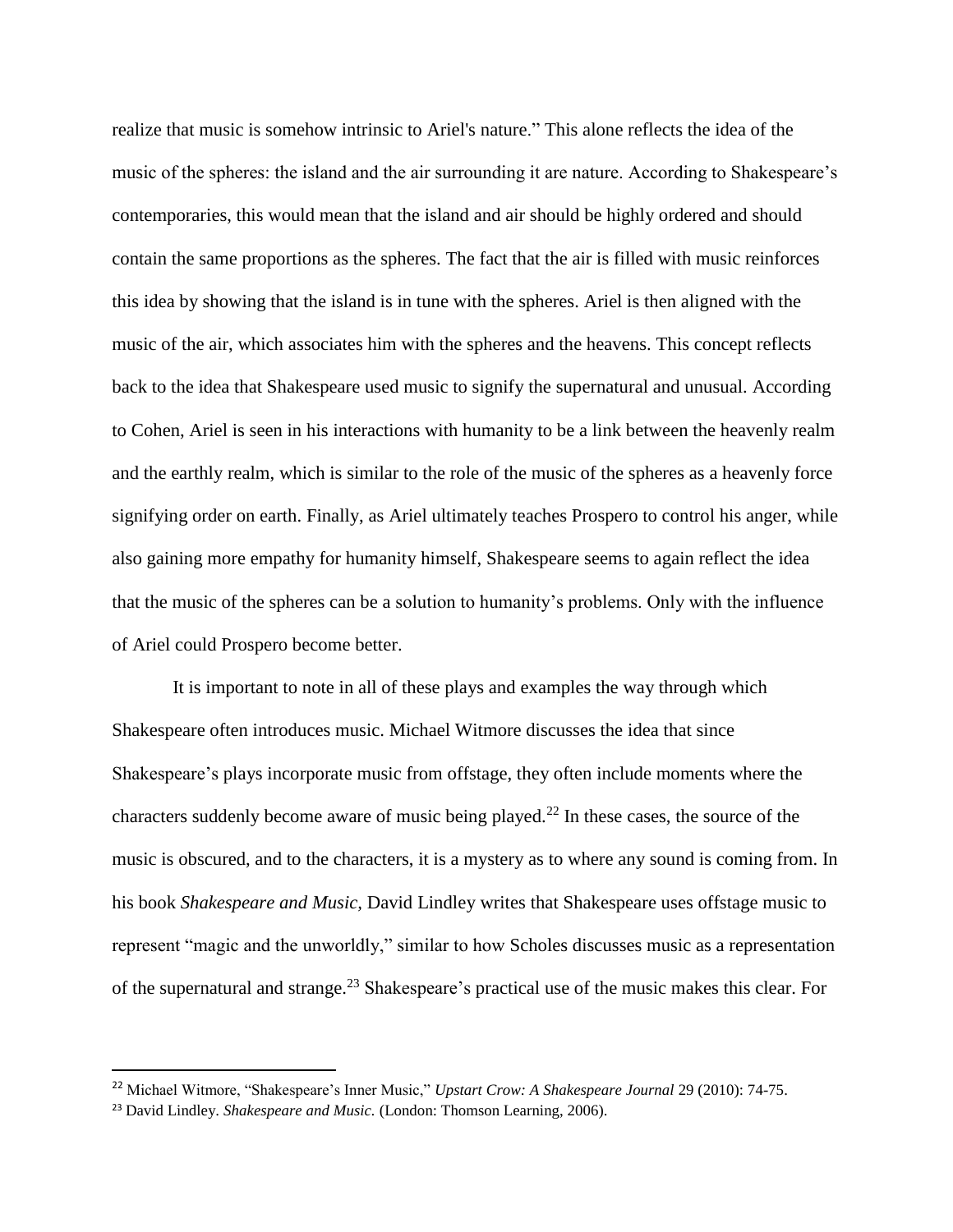example, in *The Winter's Tale,* music may have been used to "create an audible "push" that sets the music-box figure of Hermione into animated motion," <sup>24</sup> and can even be seen in one character's command that the music awaken Hermione.<sup>25</sup> Witmore goes on to explain that Shakespeare seems to hide the source of the music from those characters most affected by it. In the case of *The Tempest*, Shakespeare ensures that as Ferdinand comes out of the sea, encouraged by Ariel's music, he cannot see this source, while the other characters on stage can. Though it does not seem to connect to the music of the spheres at first, this use of music is highly influenced by the philosophy. The idea that music symbolizes the strange and supernatural has already been seen to reflect the idea of the spheres because it shows that such things are a departure from the order assumed by Shakespeare's contemporaries. The idea that Shakespeare purposely obscured certain characters from seeing the source of music that ordered the events of their lives draws a distinct parallel to the spheres. Because the music of the spheres was seen as perfect and was produced by ratios that ordered the entire universe, imperfect humanity could not hear it. In a similar fashion, Shakespeare ensures that characters are kept from seeing the source of that music which orders their lives by encouraging them to go certain places or take certain actions. In the end, both the philosophy of the spheres and Shakespeare's decision to prevent Ferdinand from seeing Ariel emphasize the fact that humanity cannot sense that which orders their lives. It is clear, then, that Shakespeare used music in practice in the same way he wrote about it – to underline the philosophy of the music of the spheres.

Throughout his many works, Shakespeare incorporates many incarnations of the philosophy of the music of the spheres. In an overwhelming number of examples, he uses it to

<sup>24</sup> Witmore, "Inner Music," 74.

<sup>25</sup> William Shakespeare. *The Winter's Tale.* (New York City: Simon & Schuster, 1998).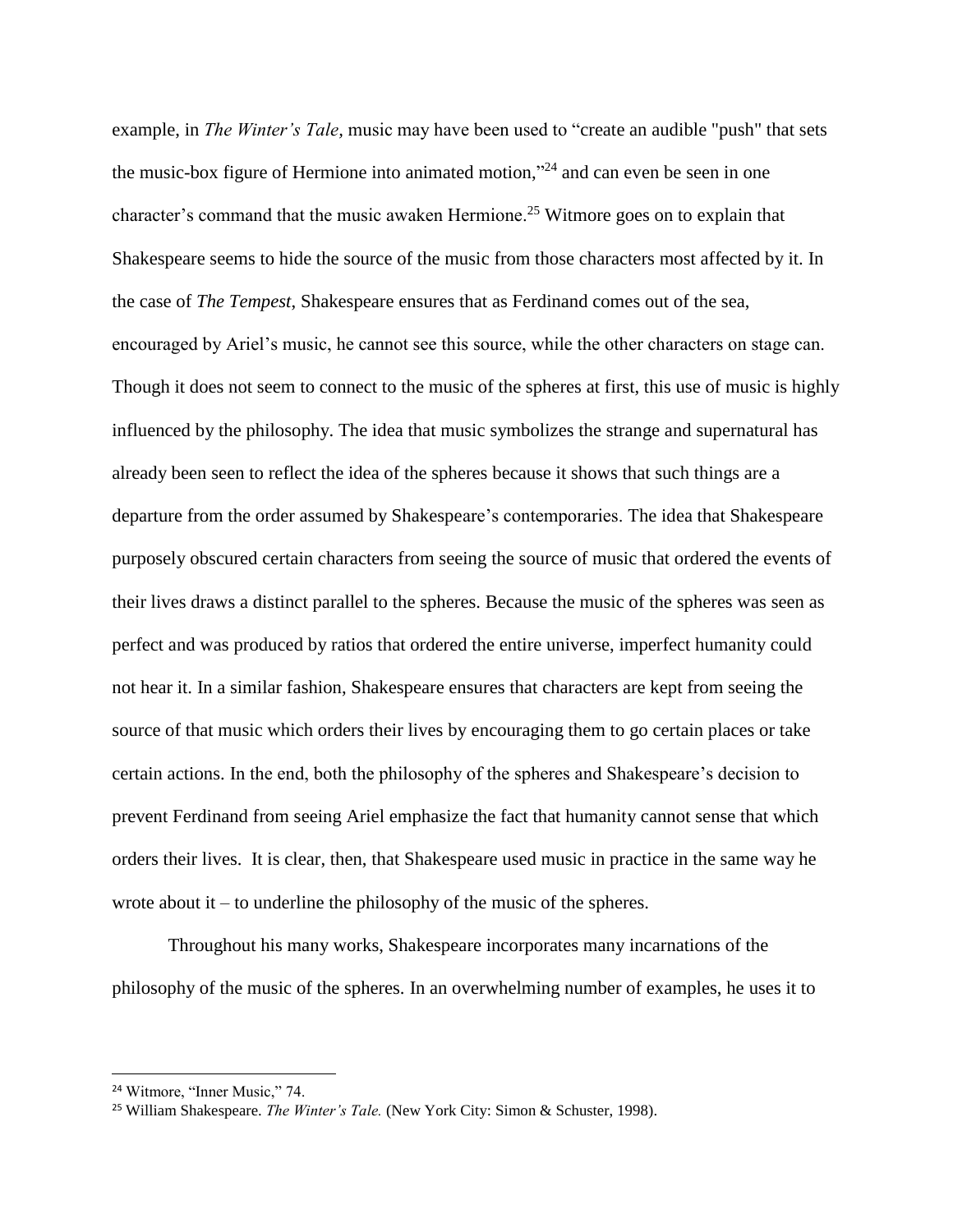underscore characterization or departures from the natural, such as the state of being mad or in love. He also embodies music in the character of Ariel and the island of *The Tempest,* as well as through his practical portrayal of music in performance. It is clear that Shakespeare was heavily influenced by the philosophy of music at his time, and he weaves the many implications of the music of the spheres through nearly every one of his works. Though far from being a course of study in most literature classes, the details regarding music in Shakespeare's plays grant the reader a new understanding of the culture Shakespeare operated in, and a closer study may help to reveal even more about what he is saying about the state of his own world.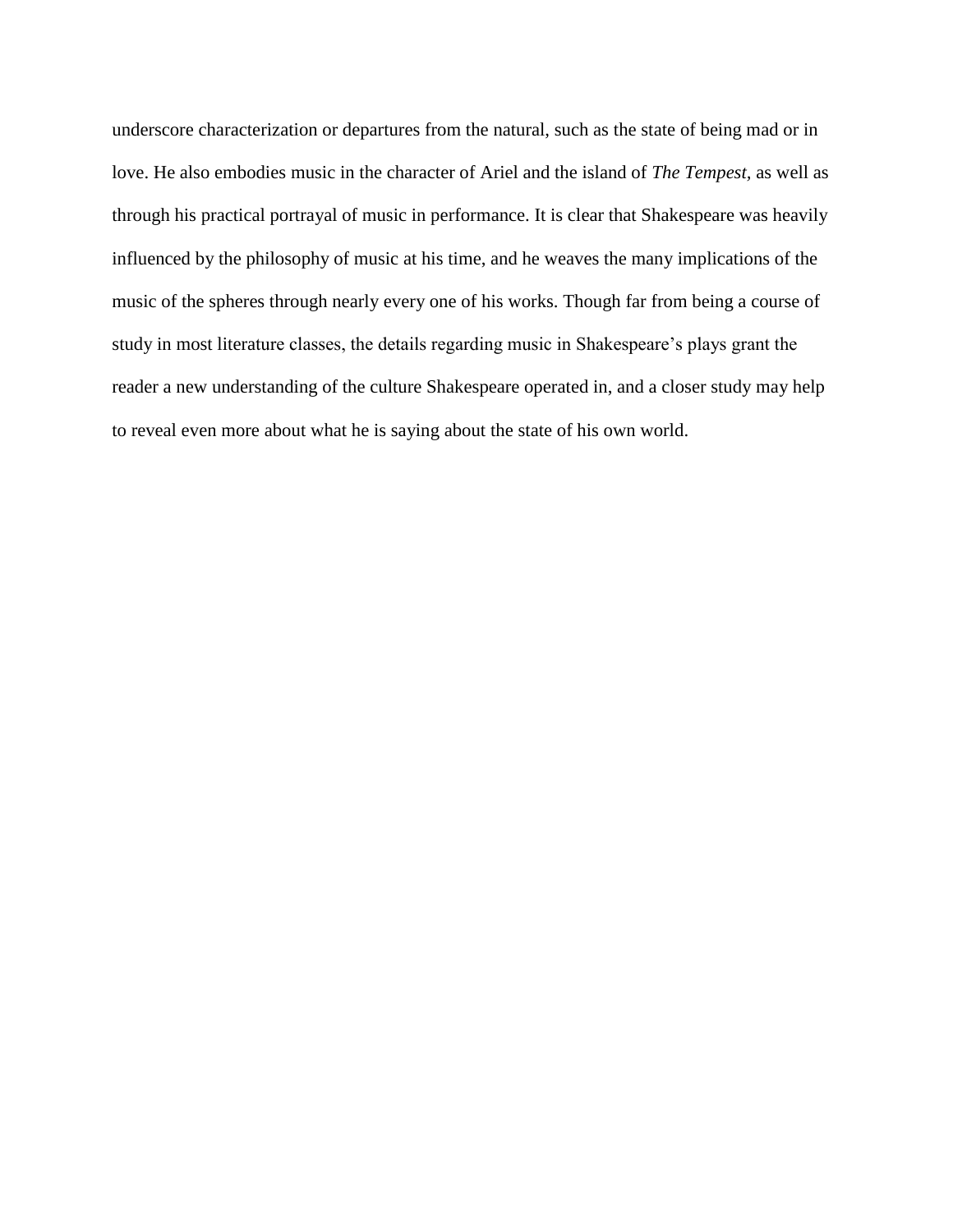## Bibliography

- Cohen, Joshua. "The Music of *The Tempest*." *Raritan* 33, no. 1 (Summer 2013): 70-82. Academic Search Complete, EBSCOhost.
- Cutts, John. "Music and the Supernatural in *The Tempest*: A Study in Interpretation." *Music & Letters* 39, no. 4 (October 1958): 347-358.
- Dunn, Catherine. "The Function of Music in Shakespeare's Romances." *Shakespeare Quarterly* 20, no. 4 (October 1969): 391-405. Academic Search Complete, EBSCOhost.
- Lindley, David. *Shakespeare and Music.* London: Thomson Learning, 2006.
- Minear, Erin. "'A Verse to this Note': Shakespeare's Haunted Songs." *Upstart Crow: A Shakespeare Journal* 29 (2010-2011): 11-25. Academic Search Complete, EBSCOhost.
- Olk, Claudia. "The Musicality of *The Merchant of Venice*." *Shakespeare* 8, no. 4 (December 2012): 386-397. Academic Search Complete, EBSCOhost.
- Prozorova, Nadezhda. "The Philosophy of Music in Shakespeare's Drama." *European English Messenger* 23, no. 1 (Summer 2014): 39-43. Academic Search Complete, EBSCOhost.
- Rogers, George. "The Music of the Spheres." *Music Educators Journal* 103, no. 1 (September 2016): 41-48. Academic Search Complete, EBSCOhost.
- Scholes, Percy. "The Purpose behind Shakespeare's Use of Music." *Proceedings of the Musical Association* 43 (January 1916): 1-15. Academic Search Complete, EBSCOhost.
- Shakespeare, William. *Cymbeline.* New York City: Simon & Schuster, 2003.
- ———. *Hamlet*. New York City: Simon & Schuster, 2003.
- ———. *Henry VIII.* New York City: Simon & Schuster, 2007.
- ———. *Julius Caesar.* New York City: Simon & Schuster, 2004.
- ———. *A Midsummer Night's Dream.* New York City: Simon & Schuster, 2004.
- ———. *The Merchant of Venice.* New York City: Simon & Schuster, 2009.
- ———. *Pericles, Prince of Tyre.* New York City: Simon & Schuster, 2005.
- ———. *Romeo and Juliet*. New York City: Simon & Schuster, 2004.
- ———. *The Tempest.* New York City: Simon & Schuster, 2004.